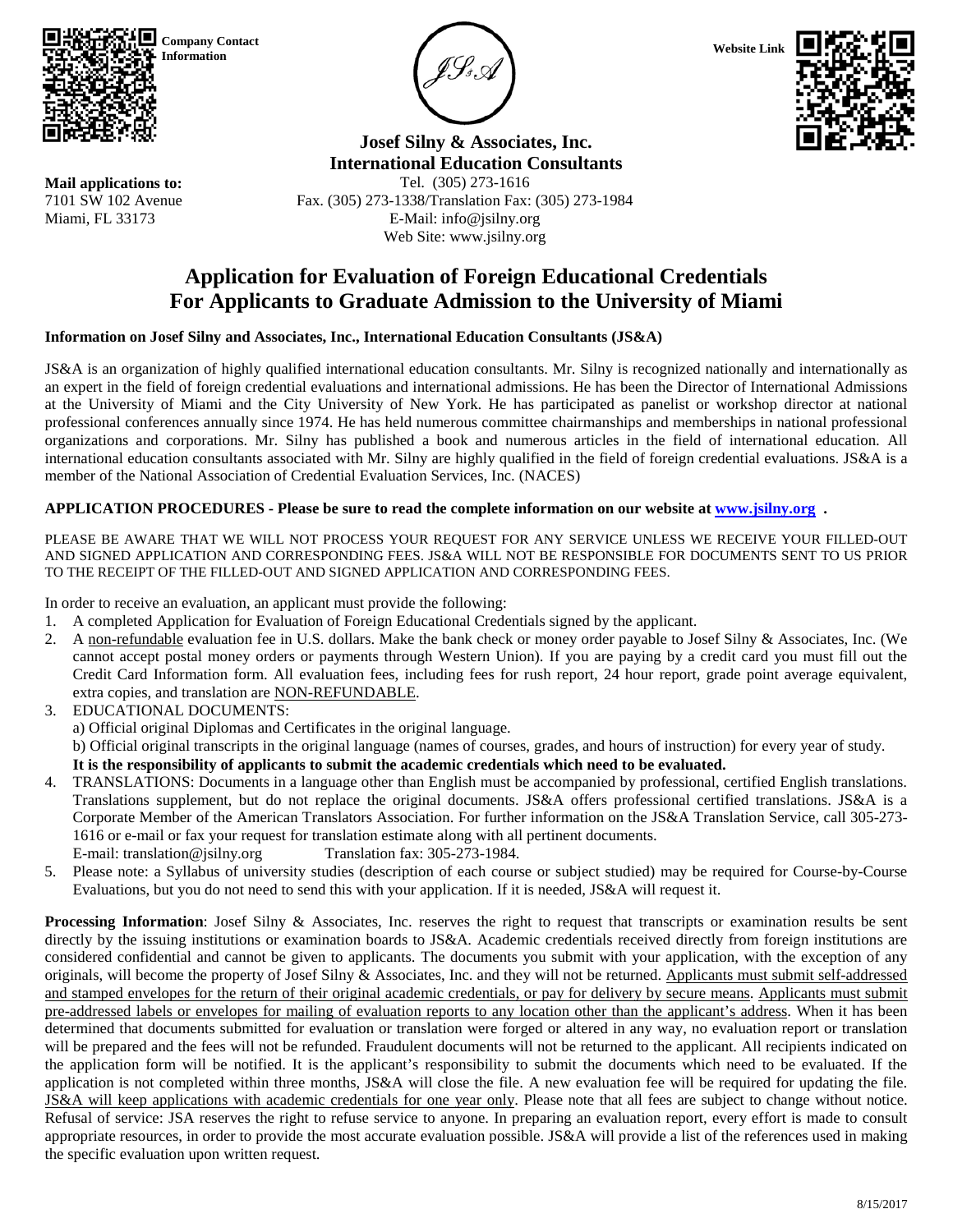### **TYPES OF EVALUATIONS**

#### **GRADUATE APPLICANTS**

An official original transcript with names of courses, credits or hours of instruction, and grades must be submitted. Students who already graduated must also submit an official original degree. While most Departments require the Document-by-Document evaluation with grade point average, some Departments require the Course-by-Course evaluation with grade point average. It is your responsibility to find out from the Department you are applying to, which evaluation it requires.

### **PROCESSING TIME**

- 1. Standard Processing Time: Evaluations are normally prepared in ten working days from the receipt of all required fees, information and documentation. Evaluations which require extensive research and correspondence may take longer to prepare.
- 2. Rush Evaluation Reports

a) 24-Hour Evaluation Report b) 2-Day Evaluation Report c) 5-Day Evaluation Report Rush evaluation reports will be completed in a timely fashion, in accordance with the type of rush evaluation report requested, upon receipt of all required fees, information and documentation. If, for any reason, the evaluation report cannot be completed within the specified time after receipt of all required fees, information and documentation, the rush fee will be refunded and the evaluation will be completed as quickly as possible. The rush fee will be adjusted to reflect the actual processing time and a refund of the difference will be issued. Rush evaluation reports must be paid for by bank check, money order or credit card.

# **COST OF EVALUATIONS**

- 1. University Course-by-Course with G.P.A. U.S. \$180
- 2. University Document-by-Document with G.P.A. U.S. \$120
- 3. 24-Hour Evaluation U.S. \$150 in addition to the basic fee.
- 4. 2-Day Evaluation U.S. \$100 in addition to the basic fee.
- 5. 5-Day Evaluation Report U.S. \$50 in addition to the basic fee.
- 6. Re-evaluation Re-evaluations based on documents not submitted with the original request are considered new evaluations and a second payment of the basic fee is required. When an applicant requests that a Document-by-Document evaluation be changed to a Course-by-Course evaluation, the charge is U.S. \$140.
- 7. Extra evaluation reports Additional original evaluation reports requested at the time of evaluation cost \$20 each. Each evaluation report requested after the evaluation has been completed costs \$30 (evaluations may be available only within 3 years of the original date of issuance). Please add \$5 to the cost of each report that you wish to be mailed to you in a specially sealed JS&A envelope. Applicants must submit pre-addressed labels or envelopes for mailing of evaluation reports to any location other than the applicant's address
- 8. Return of original documents by secure means:
	- Within the United States: By certified mail: US \$15 per address
		- By courier: US \$40 per address

Outside of the United States: - International courier: US \$80 per address

JS&A accepts no liability for loss or damage of academic credentials during mailing.

9. The applicants are responsible for any verification fees charged by their universities.

# **INFORMATION ABOUT EVALUATIONS**

Method of Operation - To keep the cost of evaluations as low as possible, the evaluation service is conducted by mail. If there are questions concerning an application, Josef Silny & Associates, Inc. will e-mail, write, or telephone the applicant. If the applicant requests a personal interview, the charge will be U.S. \$60 per half hour. Interviews are by appointment only.

Reassessment of Education Systems - Evaluations are based upon the best information and resources currently available to foreign credential evaluators in the United States. Josef Silny & Associates, Inc. reserves the right to reassess educational systems as new and additional information becomes available.

Satisfaction with Evaluations - JS&A guarantees that all evaluations are prepared by highly qualified evaluators, but it cannot guarantee that the applicant will agree with the evaluation. Any questions or concerns about evaluations must be submitted in writing.

JS&A does not accept courier airbills filled out by applicants.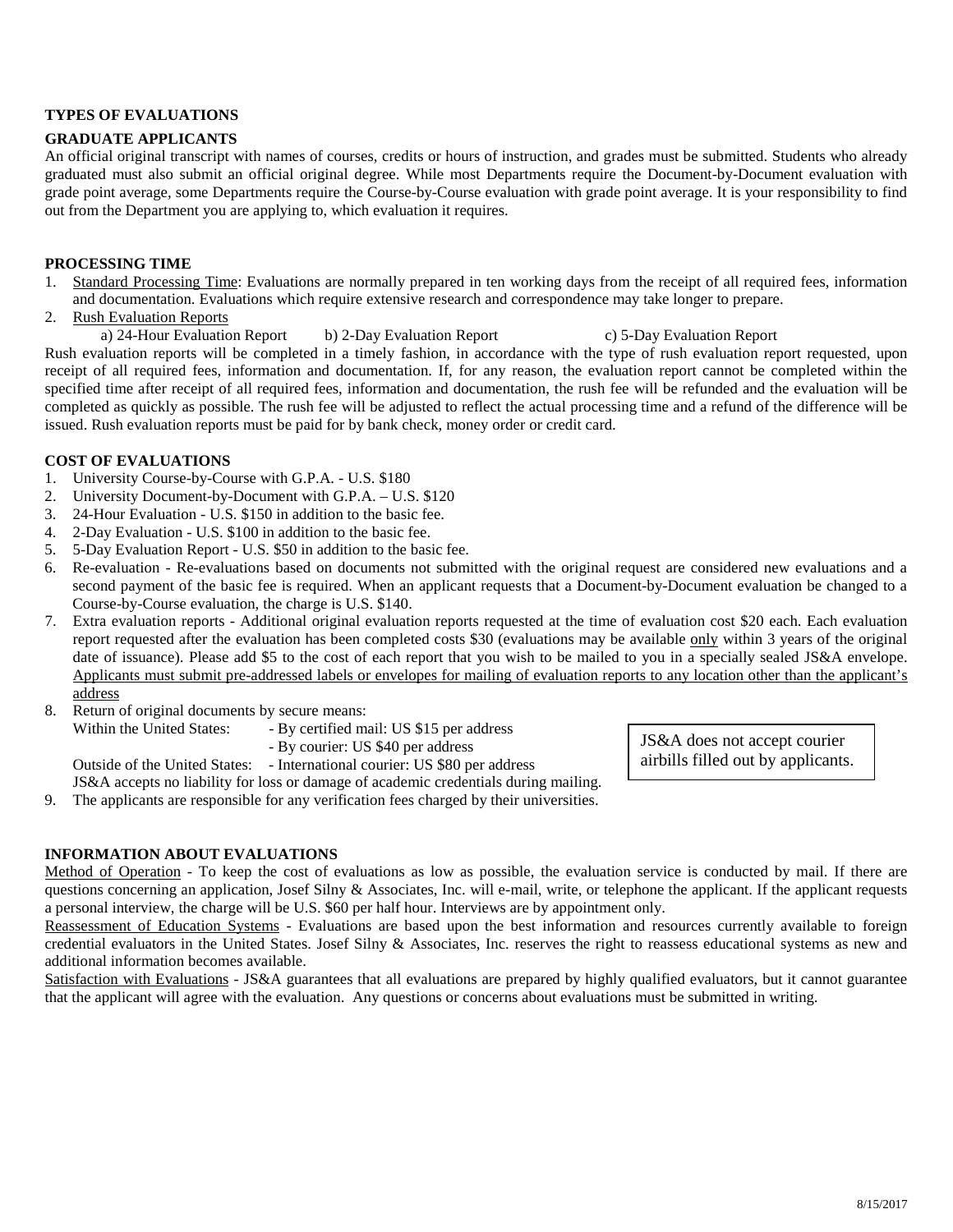#### **Graduate**

#### **PERSONAL INFORMATION**

|                                                                                                                                                                                                                                                                                                                                                                                            |       |                      |                     |                            | Gender:  |                                                                                                                                                                                                                                                     |
|--------------------------------------------------------------------------------------------------------------------------------------------------------------------------------------------------------------------------------------------------------------------------------------------------------------------------------------------------------------------------------------------|-------|----------------------|---------------------|----------------------------|----------|-----------------------------------------------------------------------------------------------------------------------------------------------------------------------------------------------------------------------------------------------------|
| Please use your name exactly as it appears on your passport.                                                                                                                                                                                                                                                                                                                               |       |                      |                     |                            | Male     | Female                                                                                                                                                                                                                                              |
| Full name:                                                                                                                                                                                                                                                                                                                                                                                 |       |                      |                     |                            |          |                                                                                                                                                                                                                                                     |
| Last name                                                                                                                                                                                                                                                                                                                                                                                  |       | First name           |                     | Middle name                |          | Maiden name                                                                                                                                                                                                                                         |
| <b>Street Address</b>                                                                                                                                                                                                                                                                                                                                                                      |       |                      |                     |                            |          | <b>Apartment Number</b>                                                                                                                                                                                                                             |
| City                                                                                                                                                                                                                                                                                                                                                                                       | State |                      | Country (if not US) |                            | Zip Code |                                                                                                                                                                                                                                                     |
| Month / Day / Year                                                                                                                                                                                                                                                                                                                                                                         |       |                      |                     |                            |          | Fax: $E$ -mail: $E$ -mail: $E$ -mail: $E$ -mail: $E$ -mail: $E$ -mail: $E$ -mail: $E$ -mail: $E$ -mail: $E$ -mail: $E$ -mail: $E$ -mail: $E$ -mail: $E$ -mail: $E$ -mail: $E$ -mail: $E$ -mail: $E$ -mail: $E$ -mail: $E$ -mail: $E$ -mail: $E$ -ma |
| Area code and number                                                                                                                                                                                                                                                                                                                                                                       |       | Area code and number |                     |                            |          |                                                                                                                                                                                                                                                     |
| <b>Type of Professional Service Requested:</b>                                                                                                                                                                                                                                                                                                                                             |       |                      |                     |                            |          |                                                                                                                                                                                                                                                     |
|                                                                                                                                                                                                                                                                                                                                                                                            |       |                      |                     | <b>Additional Services</b> |          |                                                                                                                                                                                                                                                     |
|                                                                                                                                                                                                                                                                                                                                                                                            |       |                      |                     |                            |          | $\Box$ Extra Evaluation Report (US \$20 per report) How many?<br>□ Extra Report in Sealed Envelope (US \$25 per report) How many?<br>□ Secure Return of Originals. US \$<br>$\Box$ Translation (quote provided upon request) \$<br>$\Box$ Other \$  |
| <b>Basic Fees</b><br>$\Box$ University Course-by-Course + GPA (US \$180 basic fee)<br>$\Box$ University Document-by-Document + GPA (US \$120 basic fee)<br><b>Rush Fees</b><br>$\Box$ 24-Hour Evaluation (US \$150 + basic fee)<br>$\Box$ 2-Day Evaluation (US \$100 + basic fee)<br>$\Box$ 5-Day Evaluation (US \$50 + basic fee)<br>Have you used JS&A services previously? Translation: |       | Evaluation:          | No:<br>No:          | Yes:                       |          | Date: $\frac{1}{\sqrt{1-\frac{1}{2}} \cdot \frac{1}{2}}$<br>Date:                                                                                                                                                                                   |

#### **ACADEMIC HISTORY**

Educational Institutions Attended (You must list all educational institutions you have attended. Begin with the first year of elementary school and include any school you are now attending.)

|         | Name of Institution | City, Country | Attendance<br>From - To | Diplomas or Certificates | Year of<br>Graduation |
|---------|---------------------|---------------|-------------------------|--------------------------|-----------------------|
| 1.      |                     |               |                         |                          |                       |
| 2.      |                     |               |                         |                          |                       |
| 3.      |                     |               |                         |                          |                       |
| 4.      |                     |               |                         |                          |                       |
| 5.      |                     |               |                         |                          |                       |
| 6.      |                     |               |                         |                          |                       |
| 7<br>., |                     |               |                         |                          |                       |

I certify that all information provided in this application is complete, factually accurate, and honestly presented. I certify that I have read the instructions and conditions (including that all fees are (non-refundable) and agree to the terms stated therein. I understand that the evaluation is advisory and is not binding upon any agency or institution that uses it. I release Josef Silny & Associates, Inc. from any liability for damages resulting from the use to which I or any agency or institution puts the evaluation. Any litigation arising out of this agreement will have its venue in Miami-Dade County, Florida. The prevailing party in any litigation arising out of this agreement is entitled to reasonable attorney's fees and all costs accrued during the litigation.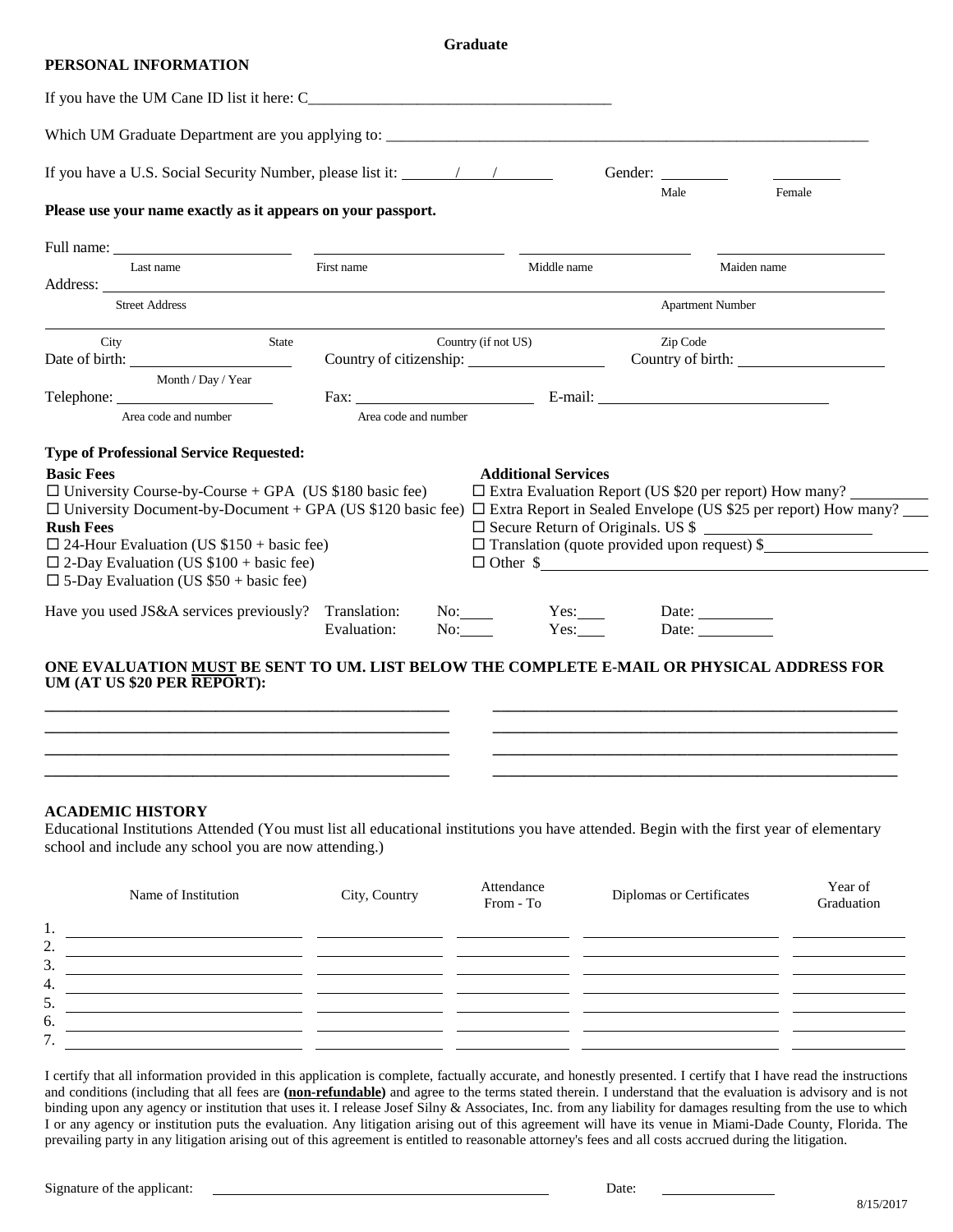# **ORGANIZATIONS WHICH ACCEPT EVALUATIONS DONE BY JS&A**

JS&A is a Member of the National Association of Credential Evaluation Services, Inc. (NACES). Evaluations prepared by JS&A are accepted and recognized by the organizations listed below:

#### 1. **U.S. Federal Government**

The United States Citizenship and Immigration Services The United States Department of Agriculture The United States Department of Defense The United States Labor Department The United States Office of Personnel Management Federal Bureau of Prisons Health Care Financing Administration

#### 2. **U.S. Armed Forces**

Air Force Army Marines

# 3. **Licensing Boards**

**Accounting:** Arizona, Arkansas, California, Colorado, Connecticut, District of Columbia, Florida, Guam, Indiana, Kentucky, Michigan, Missouri, Nebraska, Nevada, New Mexico, Ohio, Oklahoma, Pennsylvania, South Dakota, Tennessee, Utah, Vermont, Virginia, Wisconsin, Wyoming **Architecture:** Alaska, California **Barbers:** Florida, South Dakota **Cosmetology:** North Carolina, Tennessee, Utah, Vermont **Engineering:** Alaska, Florida, Louisiana, Maryland, New Jersey, Puerto Rico, Texas **Law:** California, Florida, Texas **Marriage and Family Therapy, Mental Health:** Florida **Medical Laboratory:** American Medical Technologists, American Society of Clinical Pathologists, Health Care Financing Administration, Connecticut, Florida, Georgia, Nevada, Tennessee **Midwifery:** Florida **Nursing:** Arizona, District of Columbia, Florida, Missouri, Nebraska, New Mexico, Oregon **Opticianry:** Florida **Psychology:** Delaware, District of Columbia, Florida, Maryland, Virginia **Respiratory Care:** National Board for Respiratory Care, California, Florida **Speech-Language Pathology and Audiology:** American Speech-Language-Hearing Association, Florida, Georgia

#### 4. **State Departments of Education**

Alabama, Alaska, Arizona, Arkansas, Colorado, Connecticut, Delaware, District of Columbia, Florida, Georgia, Idaho, Illinois, Iowa, Kansas, Kentucky, Maryland, Massachusetts, Minnesota, Mississippi, Missouri, Montana, Nebraska, Nevada, New Hampshire, New Jersey, North Carolina, North Dakota, Ohio, Oklahoma, Oregon, Pennsylvania, Rhode Island, South Carolina, South Dakota, Tennessee, Texas, Utah, Vermont, Virginia, West Virginia, Wisconsin, Wyoming

#### 5. **Other Governmental and Private Agencies**

American Association for Clinical Chemistry Association of Colleges of Osteopathic Medicine American Association of Colleges of Podiatric Medicine Association of American Veterinary Medical Colleges Broward County Sheriff's Office CASPA - Central Application Service for Physician Assistants Florida Department of Health and Rehabilitative Services NCAA Office of Personnel of: City of Miami, Ft. Lauderdale, Miami Beach, New York City, State of New York.

# **6. Hundreds of Colleges and Universities**

Many other organizations which do not appear on this list may also accept evaluations done by JS&A. Applicants are advised to check with the agency, institution, or organization to which they intend to submit the evaluation to make certain that the evaluation will be recognized.